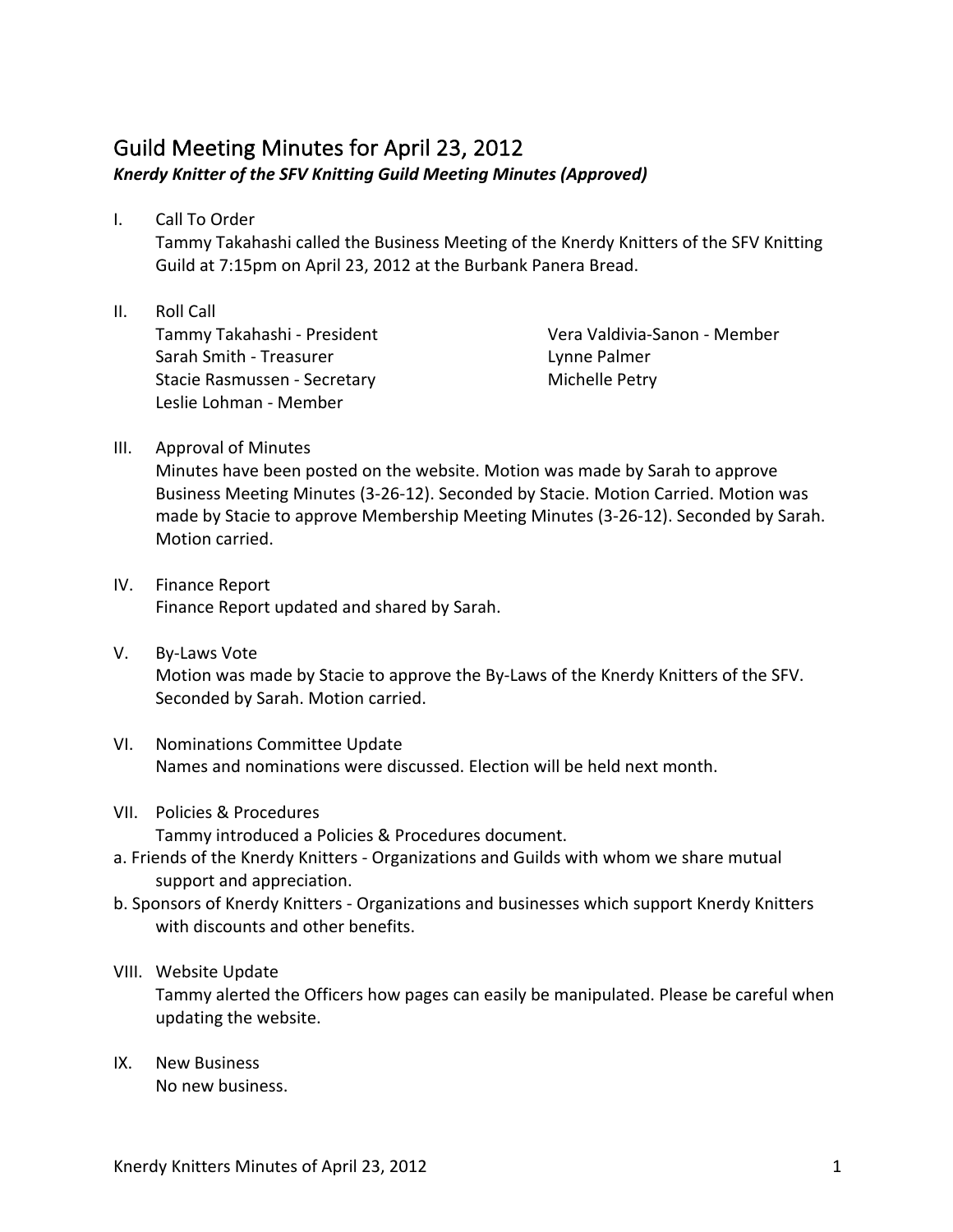- X. Business Meeting Adjourned Business meeting Adjourned at 7:32pm.
- XI. Call to Order of Membership Meeting Tammy called the Membership Meeting to Order at 7:32pm at the Burbank Panera Bread.
- XII. Events and Projects
	- a. Charity Knits Jenn Tabled until next meeting
	- b. Knit-A-Longs Sarah Current project status updated. New project of Summer Top was introduced. There is a link to the pattern on our website.
	- c. Workshop Tammy Cast-ons April 30th Tammy has sent out an Evite for the group. It will be held at Panera Bread in Burbank. The workshop is free for members; \$5 for non-members.
		- 1. Vera Crochet cast-on.
		- 2. Stacie Knitted cast-on.
		- 3. Tammy Backward Loop Cast-on, Long Tail Cast-on, German Twisted Cast-on, and Cable Cast-on.
	- d. Retreat Santa Barbara (Summer) Jenn Tentatively scheduled for August 17-19th or September 7-9th.
	- e. LA County Fair entries Reminder that paperwork needs to submitted by June 26th to be included in the LA County Fair Show. Tammy has all of the info. Info is also posted on the LA County Fair website.
- XIII. Show And Tell
	- a. Tammy shared her Knit-A-Long Cowl, her Afghan for Allison.
	- b. Sarah shared her Knit-A-Long Cowl, a lace scarf, a blanket, her Shamrock Socks, and her Reticule Bag.
	- c. Stacie shared her Knit-A-Long Cowl.
	- d. Leslie shared her finished Knit-A-Long Cowl and a sweater.
	- e. Lynne shared a washcloth and two charity squares.
	- f. Vera shared the sweater she is wearing, a sweater pattern that has been published in the new knitscene magazine, the bags her charity made in Haiti, and showed a WIP sweater she is designing for Cascade Yarns.
	- g. Michelle shared a scarf she is making for a friend.
- XIV. Membership Meeting Adjourned

Tammy adjourned the Membership Meeting at 8:44pm.

- Next Yarn Club Meeting will be held at 7:00pm, Monday, May 21, 2012 at Panera Bread in Burbank.
- Next Guild Meeting will be held at 7:00pm, Wednesday, May 30, 2012 at Panera Bread in Burbank.